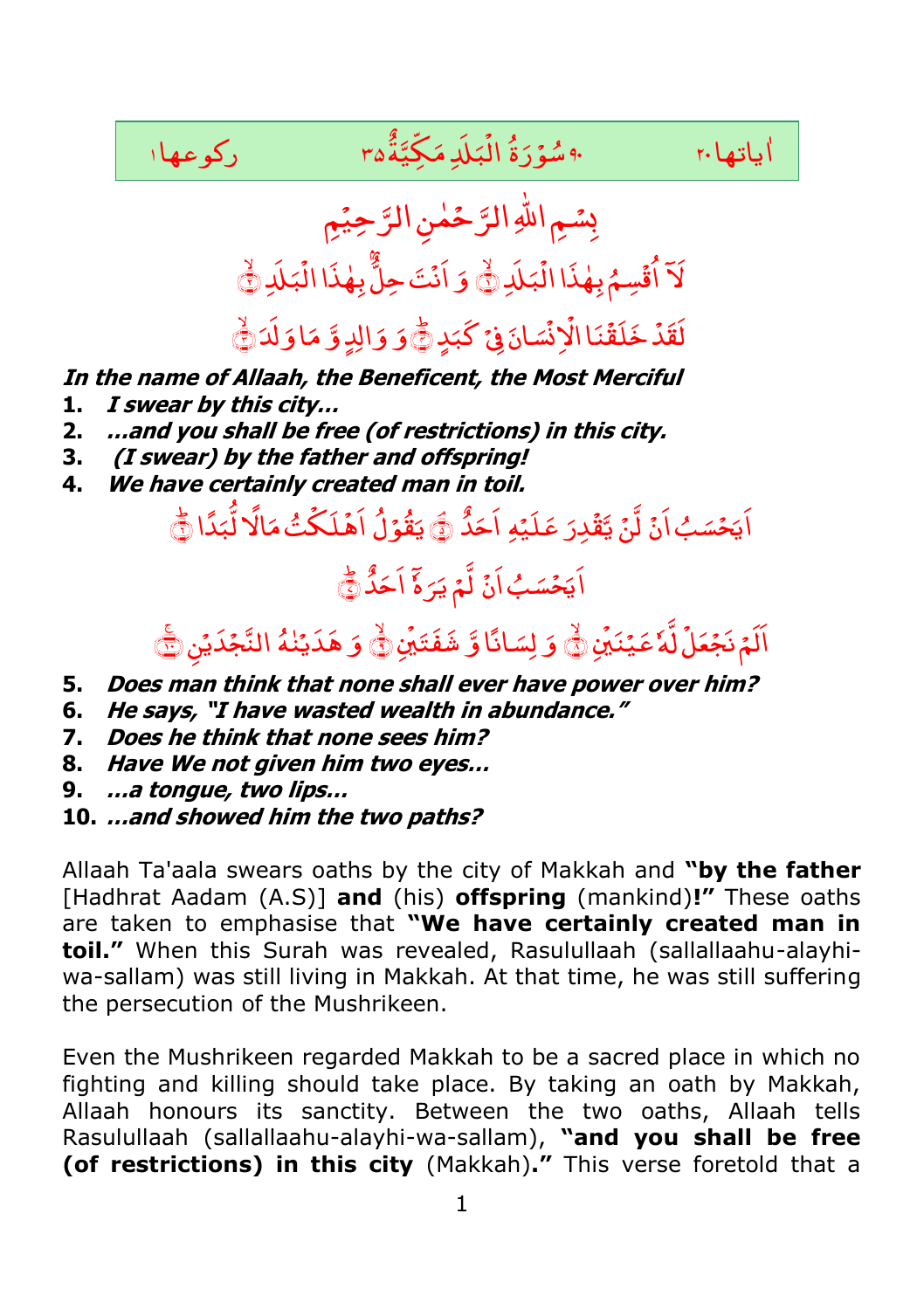time will come when Rasulullaah (sallallaahu-alayhi-wa-sallam) would enter Makkah as a conqueror and that Allaah would free him from the restrictions of the city by permitting him to execute certain people. Consequently, when Rasulullaah (sallallaahu-alayhi-wa-sallam) marched with the Sahabah (R.A) into Makkah during the  $8<sup>th</sup>$  year after Hijrah, amnesty was granted to a large number of Mushrikeen who had perpetrated atrocities against the Muslims. However, there were some people whom the Sahabah (R.A) were commanded to execute. Rasulullaah (sallallaahu-alayhi-wa-sallam) then said, "Verily, Allaah made Makkah a Haram (sacred, i.e. a place where no killing should take place) the day He created the heavens and the earth. None was given freedom (to execute) before me and none shall ever have this freedom after me. This freedom was granted to me for only a portion of the day. It will now remain sacred by the decree of Allaah until Qiyaamah i.e. killing will not be permitted in Makkah until Qiyaamah." ["Mishkaat" Pg. 237]**<sup>1</sup>**

Allaah says, **"We have certainly created man in toil."** Man is the best of Allaah's creation. Together with granting him honour, Allaah also tests man with many trials and hardships. Together with tending to his many needs and necessities, man faces many other difficulties in his life. Man has to ensure that he makes an effort to feed and clothe himself and his family. In addition to this, illnesses and calamities afflict him. Despite this, he has to continue earning a living and tending to his many responsibilities.

To feed himself, man has to till the land, plant the seeds and still ensure that the fields receive sufficient water and care. After caring for

-

 $1$ Of the approximately 9 to 16 people whom the Sahabah (R.A) were ordered to execute, only four were executed. Rasulullaah (sallallaahu-alayhi-wa-sallam) granted amnesty to the rest even though they included a person who attempted to assassinate him, another who fatally wounded his daughter Hadhrat Zaynab (R.A) and people who mutilated the body of his uncle Hadhrat Hamza (R.A) and chewed his liver. Among those executed was Ibn Khatal, who had accepted Islaam. When Rasulullaah (sallallaahu-alayhi-wa-sallam) dispatched him with an Ansaari and a slave to collect zakaah, he killed the slave only because the slave had delayed in preparing meals. He then renounced Islaam, took the zakaah animals with him and joined the Mushrikeen in Makkah. He then began saying satirical poems ridiculing Rasulullaah (sallallaahu-alayhi-wa-sallam) and employed slave girls who sang such poetry in gatherings of the Mushrikeen. Another person who was executed was Miqyas bin Sababa, who was also an apostate. When his brother was accidentally killed by an Ansaari who mistook him for one of the enemy in battle, Rasulullaah (sallallaahu-alayhi-wa-sallam) ordered that the blood money be paid. However, Miqyas took the blood money and killed the Ansaari. He then renounced Islaam and joined the Mushrikeen in Makkah. Further details can be found in the detailed books of Seerah and Islamic history. [Translator]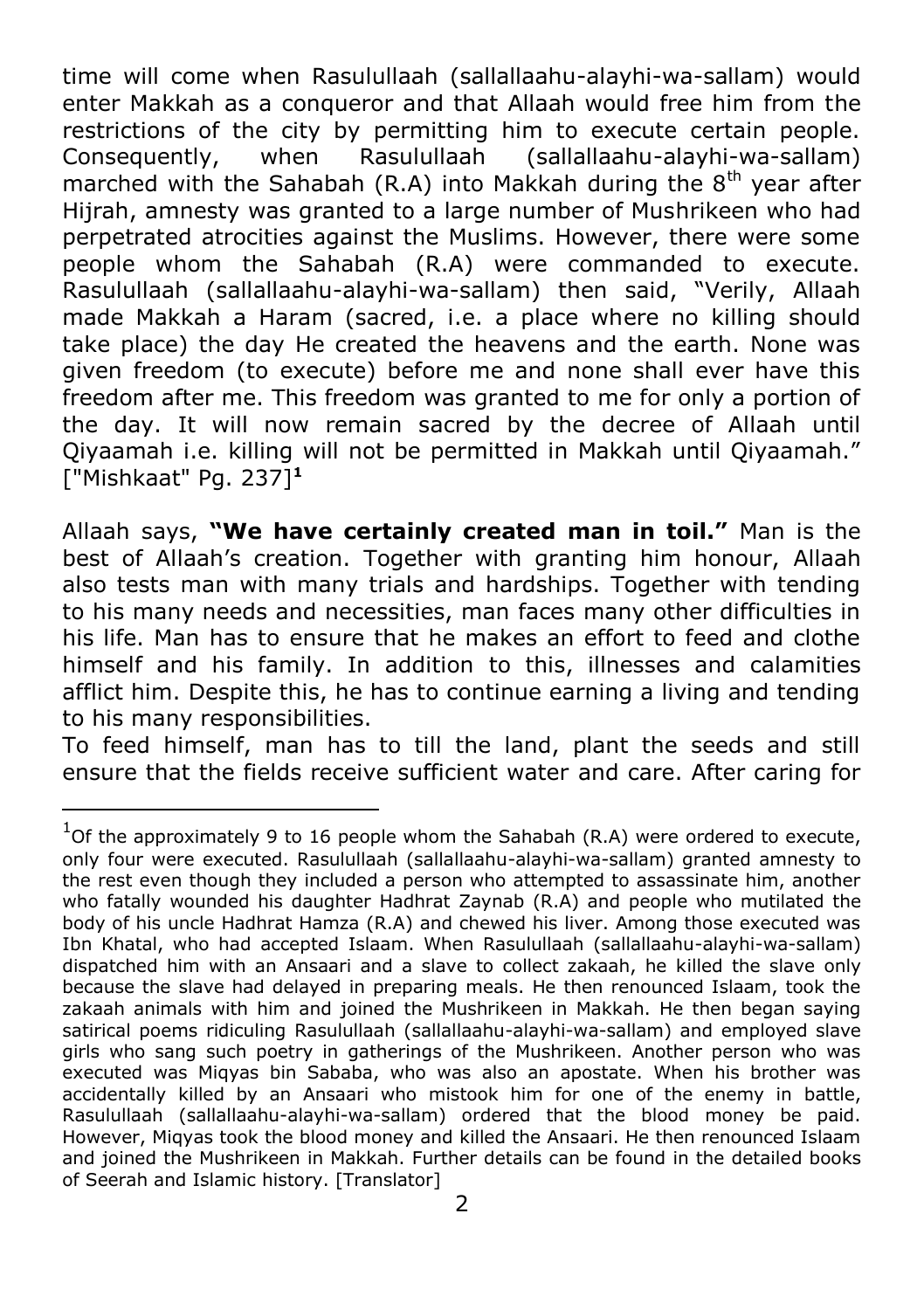his crops and guarding them against pestilence, the crops are finally ready for harvesting. However, man's work does not end here. He still has to harvest the crop, thresh it (if it is a grain), store it and grind it into flour. Thereafter, the flour has to be prepared and baked into bread before he can eat it. After eating the food, the waste has to be excreted. If he is suffering from constipation, he will have to seek medical assistance so that his stomach works. On the other hand, if he is suffering from diarrhoea, he will also need to have it treated.

If a person does not marry, he will have difficulty. If he does marry, he will have to exert himself to provide for his wife and children. He will have to worry about raising the children properly and he will have to share all their pains and experiences. The above are just as few of the myriad of difficulties that a person faces in his life. If one ponders about it, one will be able to enumerate many more. Besides these difficulties, there are numerous tasks that the Shari'ah demands from a person. One has to forsake one's sleep and occupation for salaah, endure hunger and thirst to fast, give a portion of one's wealth in zakaah and spend one's wealth to perform Hajj. These are responsibilities that man is entrusted with and from which the other creation are exempt.

If one fulfils all these responsibilities and endures all the difficulties of life to please Allaah, one will be greatly rewarded in the Hereafter. However, the person who does all of this for worldly motives will have no share of rewards in the Hereafter. In addition to this, if one commits sins, one will have to face punishment there.

When afflicted with difficulties, man's attitude should be that everything is from Allaah. He should continue being obedient to Allaah and he should turn to Allaah all the time. This is accomplished by making du'aa to Allaah and engaging in acts of Ibaadah. However, the opposite usually takes place. Instead of turning to Allaah, people violate His commands and seem to have no fear of reckoning. Referring to this attitude, Allaah asks, **"Does man think that none shall ever have power over him?"** Man appears to think that he is free to do as he pleases without fearing that he is being watched and that Allaah has the power to take him to task for his deeds. He fails to realise that Allaah gave him the power he wields and that Allaah has power over everything.

In this manner, man becomes haughty and extravagant and even has the audacity to boast, **"I have wasted wealth in abundance."**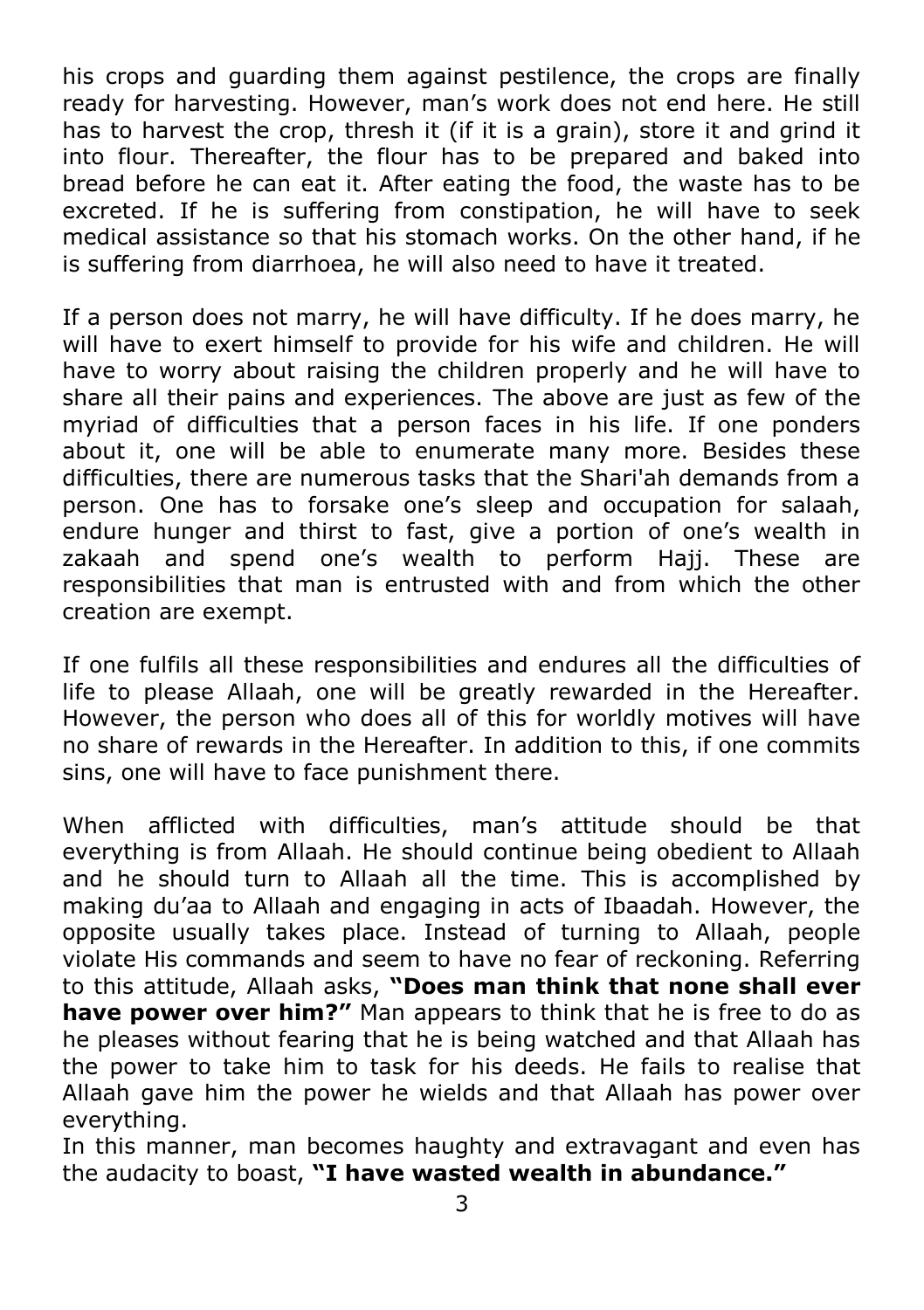He does not realise that he spent his wealth in avenues that are displeasing to Allaah. It appears as if he thinks that none is watching him. Therefore, Allaah asks, **"Does he think that none sees him?"**  Allaah is watching man all the time. The Tafseer "Jalaalayn" reveals that one of the Kuffaar spent a great amount of wealth to oppose Islaam and boasted about this saying, **"I have wasted wealth in abundance."** Allaah warns such people that He is ever Watchful over them and He will take them to task for the wrong they do.

Allaah continues, **"Have We not given him two eyes, a tongue, two lips and showed him the two paths** (of good and evil)**?"** Allaah has given man his limbs and other physical qualities, all of which are invaluable aids for him and they also add to his beauty. Man ought to express gratitude for all of this by using these limbs to carry out deeds pleasing to Allaah. In this manner, he will be securing his success in the Aakhirah. Allaah has shown man the way to attain salvation as well as the path to destruction. The choice is man's. The intelligent man will opt for the path of salvation by fulfilling Allaah's commands and the teachings of the Ambiya (A.S). He will accept Allaah's authority, invest all he has for the Hereafter and ensure that he treats Allaah's creation well.

فَالَمَا اقْتَحَمَّ الْحَقَّيْقَا الَّهُ الْأَرْبَكَ مَا الْعَقَبَةُ لَيْ ٔ. ب َ ق َ ع ْ .<br>اد<sub>َ</sub>رْىڭ مَا الُّ .<br>پ وَة أَوَّا ادْرُ حَكَ مَا الْعَقَبَةُ ٢ ۙ ٍۃ ﴿ َ فَكَّ رَقَبَةٍ ۞ اوۡ اِطۡعُمُۚ فِیۡ یَوۡ مِ ذِیۡ مَسۡغَبَةٍ ۞ اَوْ اِطَٰمُمُّ فِیۡ یَوۡمٍ ذِیۡ مَسۡغَبَةٍ کَ ۙ ٍۃ ﴿ َ ب ر<br>-ل ْ يَّتِيۡمًا ذَا مَقۡرَ بَةٍ ۞ أَوۡ مِسۡكِيۡنًا ذَا مَثۡرَبَةٍ ۞ ْ اَوۡ مِسۡکِیۡنَا ذَا مَنۡرَبَةٍ ۗ یَ

- **11. For what reason does man not emerge from the abyss?**
- **12. What will inform you what (emerging from) the abyss entails?**
- **13. It is the emancipation of slaves…**
- **14. …or, on a day of hunger, feeding…**
- **15. …an orphaned relative…**
- **16. …or a dust-covered destitute.**

## ۫ ْ اصَوًا بِ<mark>ال</mark>ُ َ َو ت َ ِ و ْ اصَوْا بِالصَّبْرِ ثُمَّ كَانَ مِنَ الَّذِيْنَ اٰمَنُوۡا وَتَوَاصَوۡا بِالصَّبۡرِ وَ تَوَاصَوۡا بِالۡمَرۡ حَمَةِ ﴾ ٰ ِ<br>مَيۡمَنَةِ <mark>ﷺ</mark> ْ اُولَيِكَ اَصْحٰبُ الْمَيْمَنَةِ ١

ؕ ِۃ ﴿ َ َ َٔـ ْ ر<br>مش ْ و<sub>َّ</sub>ا بِاٰيٰتِنَا هُمَ اَصۡحٰبُ الۡ ٰ وَ الَّذِيۡنَ كَفَرُوۡا بِاٰيٰتِنَا هُمۡ اَصۡحٰبُ الۡمَشۡءَمَةِ ﴾ عَلَيۡهِمۡ نَارُ مُّؤۡصَدَةٌ ﴾ ۚ ﴾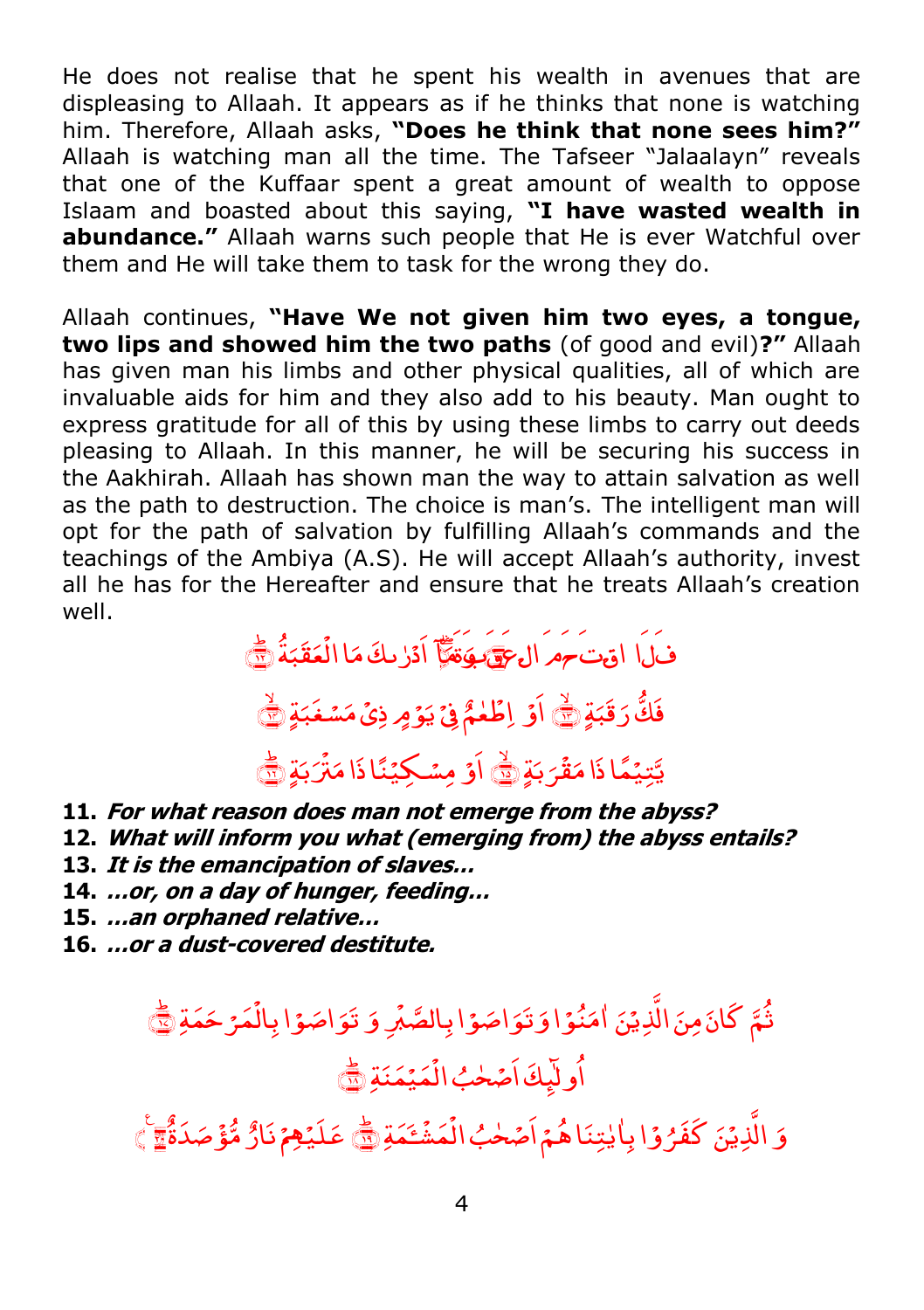**17. Man will then become of those who believe, those who enjoin each other to be patient and those who enjoin each other to be compassionate.** 

**18. These are the people of the right.**

**19. Those who reject Our verses are certainly the people of the left.**

**20. The Fire will be shut over them.**

A Mu'min has many responsibilities. While some of these are voluntary, others are obligatory. Referring to these, Allaah asks, **"For what reason does man not emerge from the abyss?"** i.e. why does man not spend his wealth to emerge from the abyss in which he is constantly fighting his Nafs and Shaytaan. This unending struggle of man in which he strives to fulfil Allaah's commands is compared to a deep abyss from which one struggles to emerge. Allaah then asks, **"What will inform you** (O listener) **what (emerging from) the abyss entails?"** Allaah Ta'aala then presents three examples of deeds that will remove him from the abyss so that he can win the battle against his Nafs and Shaytaan.

The first is **"the emancipation of slaves"**.This entails setting slaves free irrespective of whether the act is done voluntarily or because one is compelled to as in the case of Kaffaara<sup>2</sup>. Also included in the ambit of freeing slaves are "Kitaabah" and "Tadbeer"<sup>3</sup>. Rasulullaah (sallallaahualayhi-wa-sallam) said that when a person frees a slave, every limb of the person that corresponds with a limb of the slave will be freed from the fire of Jahannam.

Hadhrat Baraa bin Aazib (R.A) reports that a villager once came to Rasulullaah (sallallaahu-alayhi-wa-sallam) and asked what deed could admit him into Jannah. Rasulullaah (sallallaahu-alayhi-wa-sallam) said, "Free a soul and emancipate a slave." "But are the two not the same thing?" enquired the man. Rasulullaah (sallallaahu-alayhi-wa-sallam) replied, "No. Freeing a soul means that you free a slave all by yourself and emancipating a slave means that you assist in paying his price (e.g. helping a Mukaatab slave pay his price for freedom). Also among

 $2$  Many forms of Kaffaara (expiation) entail freeing a slave, such as the Kaffaara for manslaughter and breaking one's oath. The details of this can be found in the detailed books perform Islamic jurisprudence.

<sup>&</sup>lt;sup>3</sup> Further details of these contracts can be found in the detailed books of Islamic jurisprudence or by consulting and Aalim. Refer to the commentary of verse 33 of Surah Noor (Surah 24) for a brief explanation of "Kitaabah".